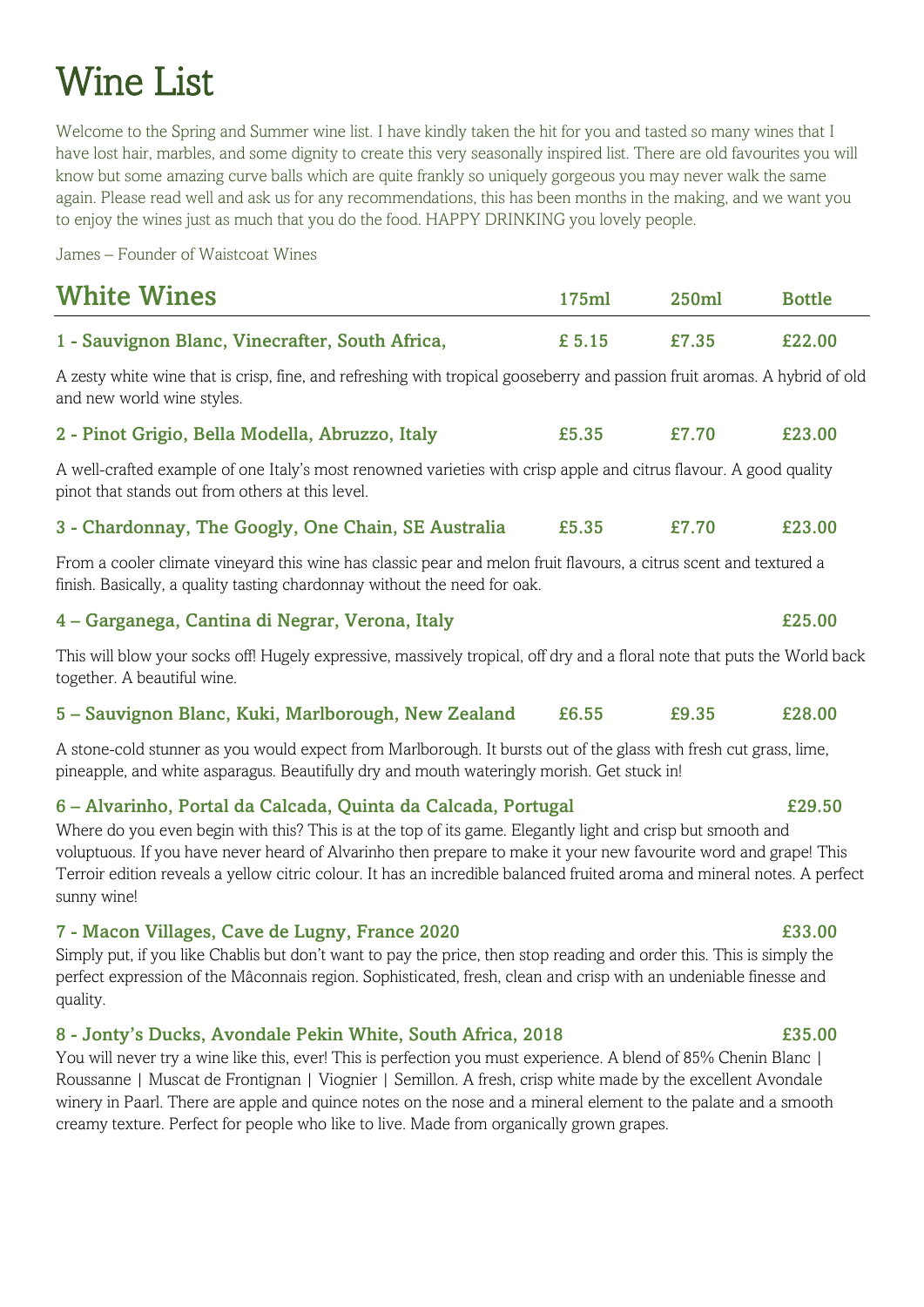| <b>Red Wines</b>                      | 175ml | 250ml | <b>Bottle</b> |
|---------------------------------------|-------|-------|---------------|
| 9 - Merlot, Vinecrafter, South Africa | £5.15 | £7.35 | £22.00        |

Packs a punch of intense red fruit and plums but with a hint of sweet cassis and subtle oak.

# 10 - Shiraz Cabernet, The Wrong Un, SE Australia £5.35 £7.70 £23.00

A classic rich and spicy shiraz, blended with a blackcurrant driven cabernet to produce a complex and well-balanced wine.

# 11 - Tinto Red Blend, Topo, Casa Santos Lima, Portugal £25.00

Hands down the best value red wine we have tried in the last 10yrs, and that is not an exaggeration. This is mind bendingly good. A blend of Castelao 40% | Tinta Roriz 10% | Shiraz 15% | Touriga Franca 35%...try saying that when you order your second bottle! A wine characterized by is aromatic exuberance, with notes of red fruits and vanilla. In the mouth it is fruity with velvety notes of red ripe fruits, balanced by notes of spices, chocolate, and some oak notes. An elegant wine with firm tannins and a fruity finish.

# 12 – Malbec, Man Meets Mountain, Mendoza, Argentina £5.85 £8.35 £25.00

Great things are done when men and mountains meet. Produced in the foothills of the Andes with high altitude and unique soil. Packed with blueberry, blackcurrant and plum flavours with a complex and delicious finish.

# 13 – Rioja Crianza, Finca Manzanos, Rioja, Spain, 2018 £6.75 £9.70 £29.00

Victor is the fifth generation of the Manzanos family producing wine from the oldest Graciano vines in the world. He has moved with the times and produces modern and distinctive wines and classed as one of the most important producers in the area. Tasting notes of wild red berries, nutmeg, blossom, and sandalwood. Fresh and well balanced with hints of vanilla and cinnamon.

# 14 - Frappato, Baglio Gibellina, IGT Terre Siciliane, Italy £26.00

This should not exist, super light, no tannin structure but the flavour is so powerful…it just makes no sense. This is wine making genius. Ruby red colour lined with a purple tinge. The bouquet has a pleasant fresh fruit fragrance. Fresh red fruits and a fresh lively and soft palate. The Frappato vineyard is the biggest and oldest in Sicily.

# 15 - Joel Gott Pinot Noir, Oregon, USA, 2018 £45.00

Imagine buying a wine from Burgundy then having to wait 15yrs before it is at its best…no need!! This 2018 Pinot Noir from Joel Gott is made in a way that you can experience what a top-quality Burgundy would be like 15yrs down the road. Aromas of black raspberry, pomegranate, strawberries and marionberry with notes of vanilla. On the palate, bright red fruit flavours and acidity lead to soft, velvety tannins with candied cherry and cranberry aromas and subtle vanilla notes on the mid-palate. Sweet, fruit flavours and notes of spice offer a long, elegant finish. This is bucket list stuff!

# 16 - AOC Cahors, Crocus, Le Calcifère, France, 2015 £50.00

BORDEAUX BORDEAUX BORDEAUX. Crocus wines are on a quest to redefine Malbec in its birthplace, combining old world, ancient terroirs with new world vision. Cahors, the birthplace of Malbec which used to be the main grape in all Bordeaux's until disease hit in the  $18<sup>th</sup>$  century. 100% Malbec and 18 months in French oak.

Deep purple, with touches of fuchsia on the rim. An intense malbec displaying aromas of red cherry, blueberry, rose petal, ripe Italian plum, black liquorice and spice box. The palate is concentrated and bright, cascading with focused flavours of black cherry, red plum, milk chocolate, talc and hints of butterscotch and star anise, supported by finegrained tannins.